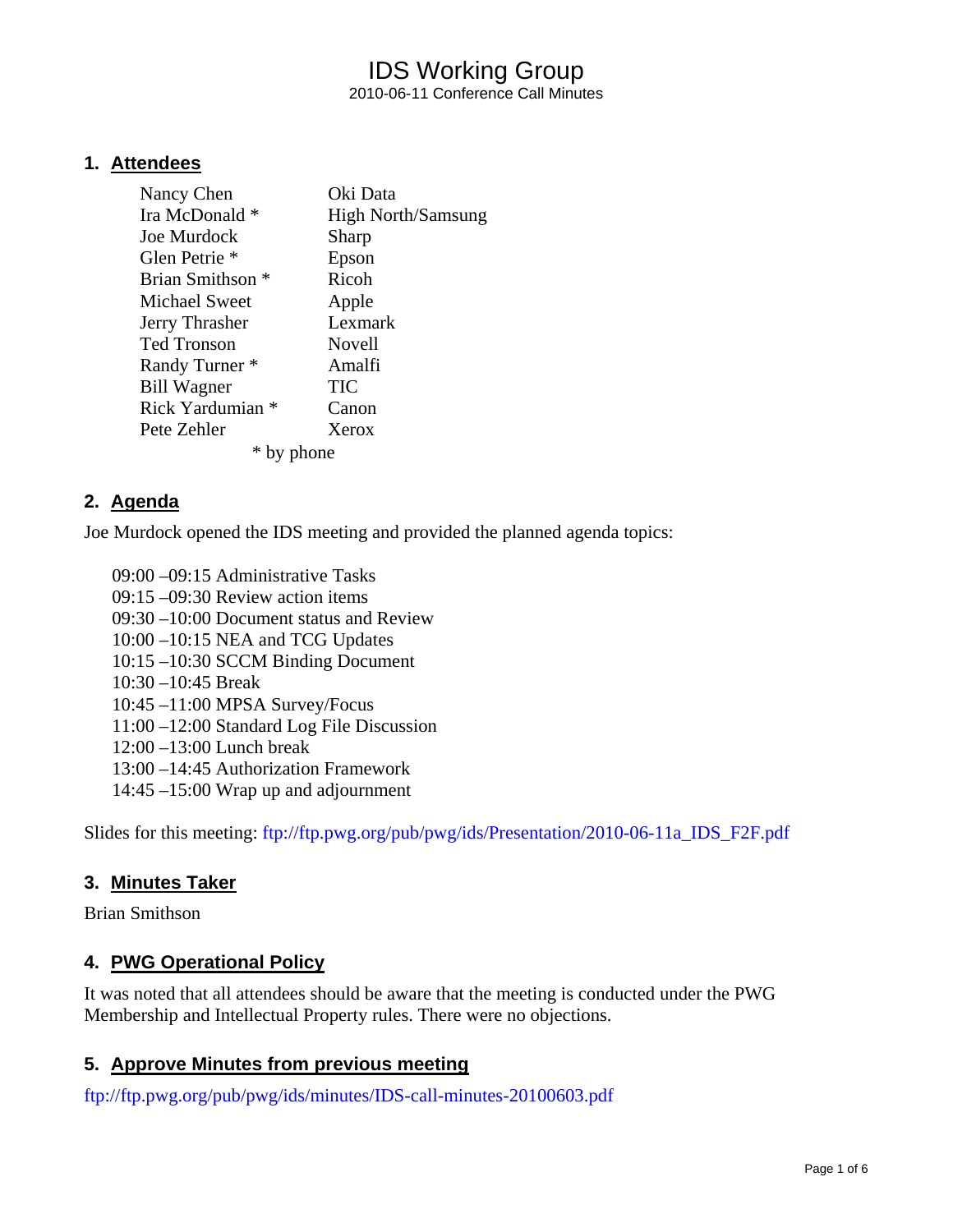#### IDS Working Group 2010-06-11 Conference Call Minutes

There were no objections to the Minutes.

#### **6. Review Action Items**

NOTE: The most recent Action Item spreadsheet is available at: <ftp://ftp.pwg.org/pub/pwg/ids/ActionItems/>. Changes made during this meeting are indicated by red text.

| AI 033: | Randy Turner will contact Symantec (when appropriate) to encourage discussion with<br>the PWG about a SHV. |
|---------|------------------------------------------------------------------------------------------------------------|
|         |                                                                                                            |

→ *No longer blocked, awaiting market rationale to send to Symantec (see AI #032).*

→ *OPEN* 

AI 034: Randy Turner will investigate Symantec's products and their method(s) to "remediate noncompliant endpoints."

→ *OPEN* 

 $\rightarrow$ 

AI 038: (For binding documents) Investigate localization issues.

- → *Cannot find any information about this in MS documents*
- → *Joe will add a localization attribute to the NAP binding spec*
- → *Completed, CLOSED*

AI 041: (For Remediation) Look into providing a remediation URL.

→ *Joe has begun making an actual spec for remediation based on whitepaper* 

→ *Completed, CLOSED* 

AI 044: (For NEA Binding) Recast the NEA Binding document as a TCG TNC Binding document.

→ *OPEN, assigned to Randy Turner*

AI 045: Add HCD attributes to the system object in the MFD semantic model

→ *Ira posted the XML Schema* 

→ *Completed, CLOSED* 

AI 047: Take another look at SCAP and figure out what if anything to do in IDS → *remaining OPEN, all IDS* 

AI 048: Post a problem statement about authorization to the IDS list

→ *Completed, CLOSED* 

AI 049: Look at XACML

→ *Completed, CLOSED* 

AI 051: Compile wishlist for standard log content and format

→ *Completed, CLOSED*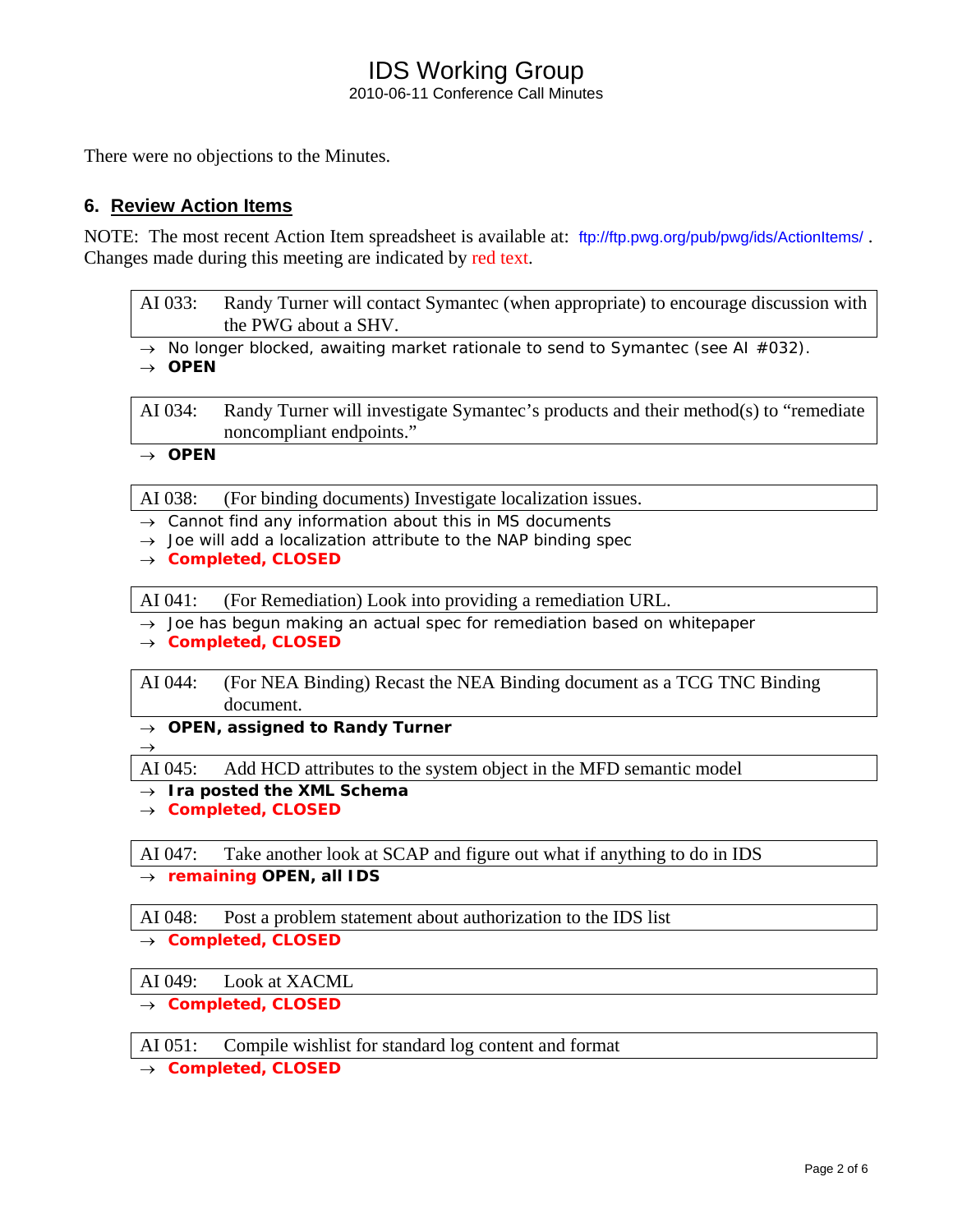## IDS Working Group

2010-06-11 Conference Call Minutes

AI 052: Look at LogFS (http://www.logfs.org) and syslog (http://datatracker.ietf.org/wg/syslog/ and optionally http://www.syslog.org/)

#### → *remaining OPEN, all IDS*

AI 053: Do a brief overview and link to the market rationale for discussion/comment by MPSA (Jim Fitzpatrick)

→ *OPEN, Joe Murdock and Bill Wagner*

### **7. Document Status**

- HCD ATR
	- o ftp://ftp.pwg.org/pub/pwg/ids/wd/wd-idsattributes10-20100409.pdf
	- o Stable (needs a binding prototype)
- HCD NAP Binding
	- o ftp://ftp.pwg.org/pub/pwg/ids/wd/wd-ids-napsoh10-20100608.pdf
	- o Prototype
- HCD\_TNC Binding
	- o Initial Draft still under development
	- o HCD NAC Business Case White Paper
- ftp://ftp.pwg.org/pub/pwg/ids/white/tb-ids-hcd-nac-business-case-20100422.pdf o Final
- HCD\_Remediation
	- o URL TBD
	- o Initial Draft

#### **8. Document Review**

#### **8.1 NAP Binding**

<ftp://ftp.pwg.org/pub/pwg/ids/wd/wd-ids-napsoh10-20100608.pdf>

- Added section 5.1.3.3, HCD Natural Language attribute (page 22)
- Other changes were to fix up some incorrect numbers

Need to make the new attribute required in HCD\_NAP and also add it to HCD\_ATR.

# AI 054: In HCD\_NAP, Make language attribute required

### → *NEW, Joe Murdock*

AI 055: In HCD\_ATR, Add language attribute

→ *NEW, Joe Murdock* 

## **8.2 XML Schema**

<ftp://ftp.pwg.org/pub/pwg/mfd/white/health-20100525.xsd>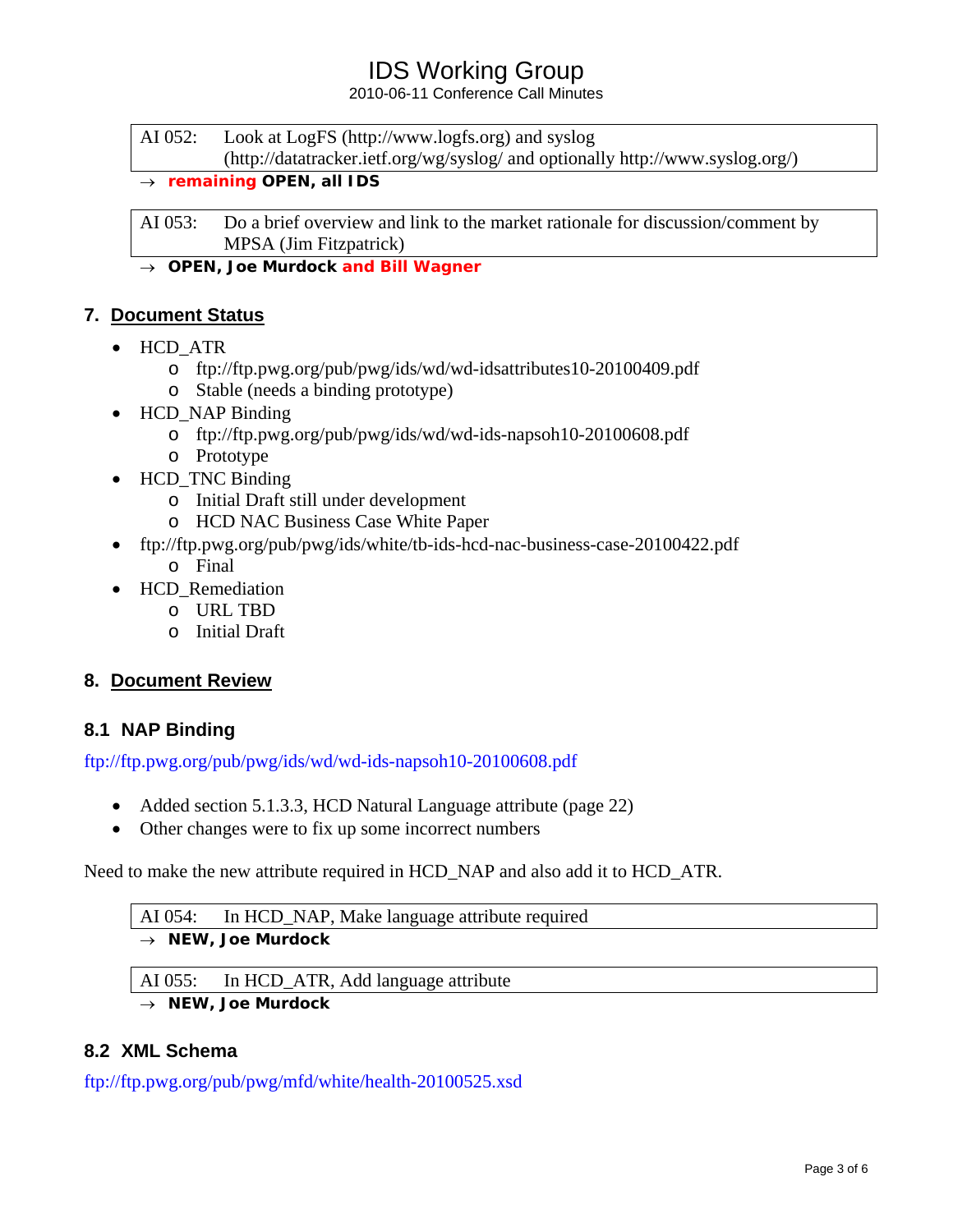# IDS Working Group

2010-06-11 Conference Call Minutes

In the case of multiple patches, each may need to be identified. It may not be representable as a simple sequence where one patch supersedes the previous patch.

| AI 056: | In MFP schema, Make simple element $xxx$ Patches as a complex type sequence $0\nu$ n<br>xxxPatch |
|---------|--------------------------------------------------------------------------------------------------|
|         | $\rightarrow$ NEW, Pete Zehler                                                                   |

AI 057: In HCD\_ATR, Patch attributes should be array of patches in order they are applied → *NEW, Joe Murdock* 

## **9. NEA and TCG Updates**

No NEA update

TCG Updates: see slides

### **10. SCCM Binding Document**

It was suggested that we make a separate binding document for SCCM:

- Start with the existing SCCM mapping paper
- ftp://ftp.pwg.org/pub/pwg/ids/white/IDS-NAP-SCCM-Mapping\_20090917.xls
- Produce a formal document to map IDS Attributes to existing SCCM attributes

AI 058: Create a first draft SCCM binding spec based on the NAP binding spec

→ *NEW, Joe Murdock and Ira McDonald* 

#### **11. MPSA Survey/Focus**

Need to write introduction, and submit with the Business Case document. Bill Wagner has done similar work in WIMS and can offer guidance to IDS. Action item 053 changed:

AI 053: Do a brief overview and link to the market rationale for discussion/comment by MPSA (Jim Fitzpatrick)

→ *OPEN, Joe Murdock or Brian Smithson and Bill Wagner*

#### **12. Standard Log File Discussion**

#### **12.1 Discuss Brian's Log Standards Summary**

[ftp://ftp.pwg.org/pub/pwg/ids/white/IEEE2600.1\\_audit\\_events.pdf](ftp://ftp.pwg.org/pub/pwg/ids/white/IEEE2600.1_audit_events.pdf)

- IEEE 2600.1 audit log requirements are fairly minimal
- It was difficult to even give examples or recommendations in a CC doc without risking an interpretation that the examples or recommendations are required functionality.
- IEEE 2600.1 has the most stringent requirements of the series 2600.1~2600.4.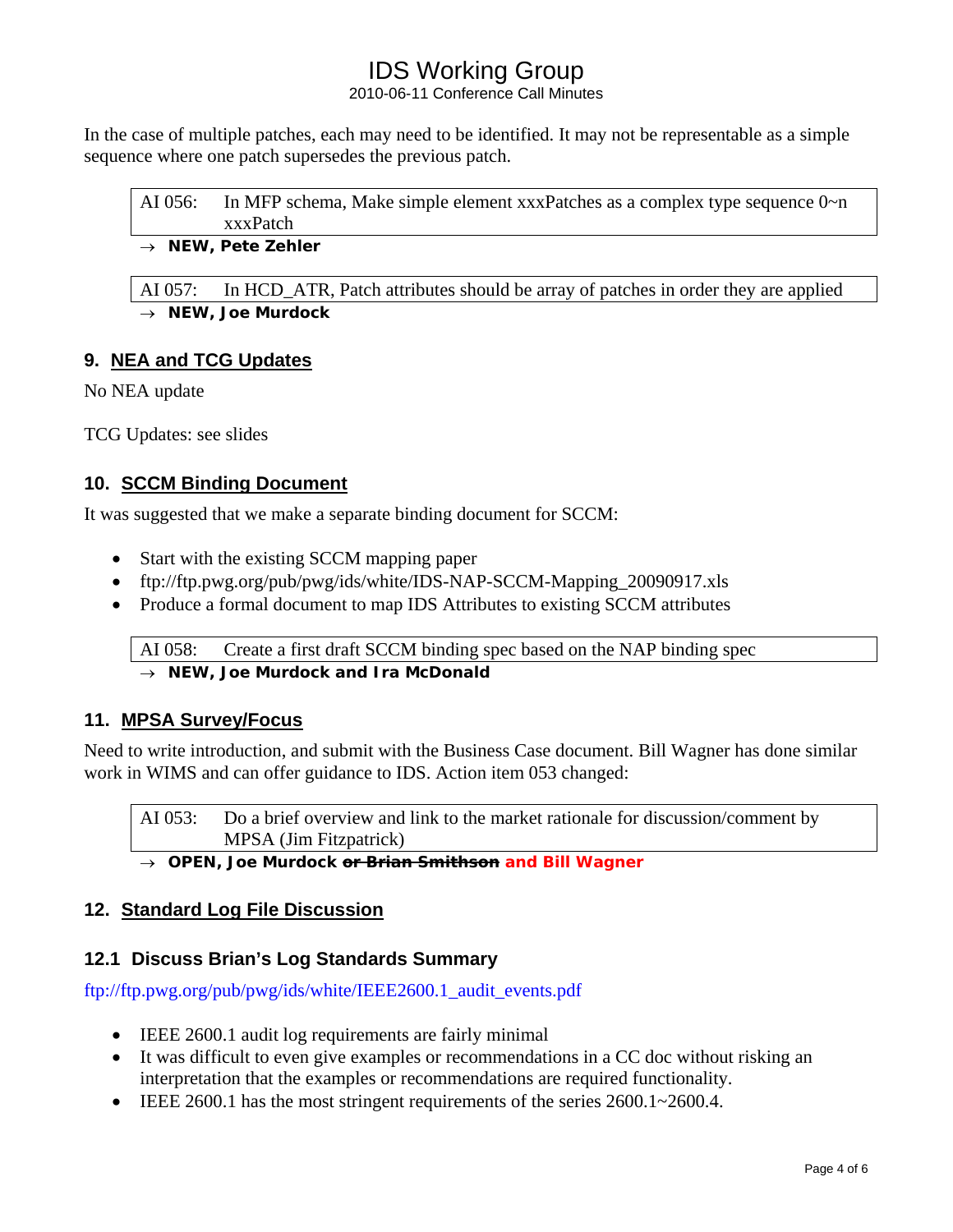#### IDS Working Group 2010-06-11 Conference Call Minutes

### **12.2 Discuss Randy's Log document**

<ftp://ftp.pwg.org/pub/pwg/ids/white/ids-logging.pdf>

Logging is a useful capability for people who need to aggregate or review logs, and for those who are managing regulatory compliance.

- Mike will create a first draft, initial focus on security
- IEEE 2600 Appendix A.8 has additional information about security-relevant logging (NB: IEEE 2600 is the general hardcopy device/system security standard; 2600.1~2600.4 are protection profiles)
- We should identify the purpose of audit events, e.g., security versus accounting
- We are the Imaging Device Security WG, accounting may be better addressed by WIMS

AI 059: Create a first draft of a common logging specification → *NEW, Michael Sweet* 

#### **13. Authorization Framework**

Randy's authorization document:<ftp://ftp.pwg.org/pub/pwg/ids/white/ids-authorize.pdf>

See slides 16~19 for discussion topics: [ftp://ftp.pwg.org/pub/pwg/ids/Presentation/2010-06-](ftp://ftp.pwg.org/pub/pwg/ids/Presentation/2010-06-11a_IDS_F2F.pdf) [11a\\_IDS\\_F2F.pdf](ftp://ftp.pwg.org/pub/pwg/ids/Presentation/2010-06-11a_IDS_F2F.pdf)

AI 060: First draft of potential resource predicate values

## → *NEW, Joe Murdock*

#### **14. Summary of New Action Items and Open Issues**

#### **New action items:**

AI 054: In HCD\_NAP, Make language attribute required → *NEW, Joe Murdock* 

| AI 055: In HCD_ATR, Add language attribute                                                |
|-------------------------------------------------------------------------------------------|
| $\rightarrow$ NEW, Joe Murdock                                                            |
| AI 056: In MFP schema, Make simple element xxxPatches as a complex type sequence $0\nu$ n |
| xxxPatch                                                                                  |
| NEW, Pete Zehler                                                                          |

AI 057: In HCD\_ATR, Patch attributes should be array of patches in order they are applied → *NEW, Joe Murdock*